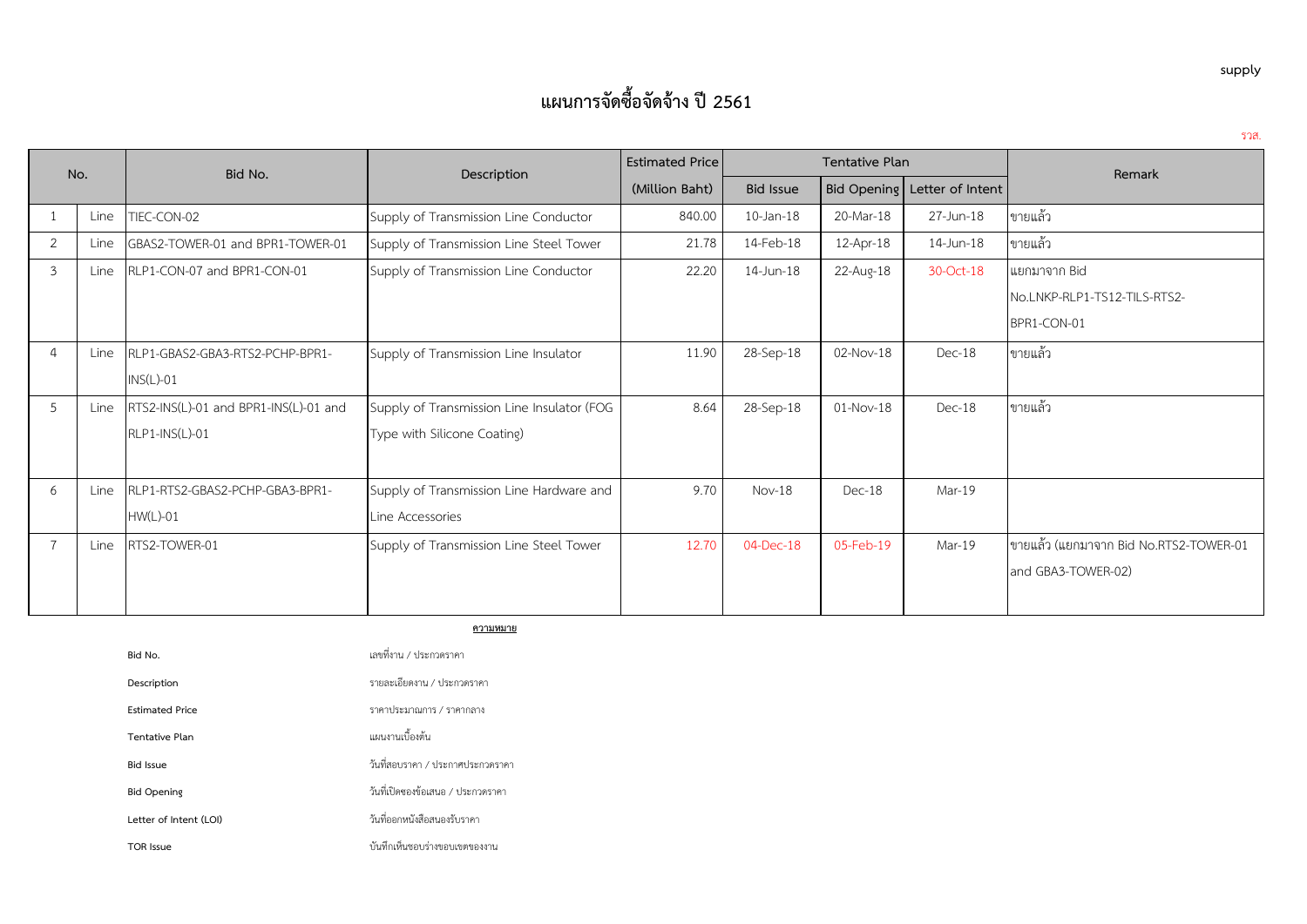| No. |      | Bid No.            | Description                              | <b>Estimated Price</b> | Tentative Plan   |               |                              | Remark                                |  |
|-----|------|--------------------|------------------------------------------|------------------------|------------------|---------------|------------------------------|---------------------------------------|--|
|     |      |                    |                                          | (Million Baht)         | <b>Bid Issue</b> |               | Bid Opening Letter of Intent |                                       |  |
|     | Line | TILS-CON-08        | Supply of Transmission Line Conductor    | 20.00                  | $Nov-18$         | Jan-19        | Mar-19                       | โแยกมาจาก Bid No.TILS-CON-07 and      |  |
|     |      |                    |                                          |                        |                  |               |                              | RTS2-CON-03                           |  |
|     | Line | <b>TS12-CON-07</b> | Supply of Transmission Line Conductor    | 185.00                 | Dec-18           | Feb-19        | May-19                       | แยกมาจาก Bid No.TS12-RTS2-TILS-CON-01 |  |
| 10  | Line | IPP3-CON-01        | Supply of Transmission Line Conductor    | 44.00                  | $Jan-19$         | Apr-19        | Aug-19                       |                                       |  |
|     | Line | TS12-HW(L)-01      | Supply of Transmission Line Hardware and | $-10.00$               | $\text{Nov-18}$  | <b>Dec-18</b> | $Feb-19$                     | ยกเลิกประกวดราคา                      |  |
|     |      |                    | <b>Line Accessories</b>                  |                        |                  |               |                              |                                       |  |
|     | Line | TS12-INS(L)-01     | Supply of Transmission Line Insulator    | 7.00                   | $Nov-18$         | Dec-18        | Feb-19                       | ยกเลิกประกวดราคา                      |  |

### **ความหมาย**

| Bid No.                | เลขที่งาน / ประกวดราคา            |
|------------------------|-----------------------------------|
| Description            | รายละเอียดงาน / ประกวดราคา        |
| <b>Estimated Price</b> | ราคาประมาณการ / ราคากลาง          |
| Tentative Plan         | แผนงานเบื้องต้น                   |
| <b>Bid Issue</b>       | วันที่สอบราคา / ประกาศประกวดราคา  |
| <b>Bid Opening</b>     | วันที่เปิดซองข้อเสนอ / ประกวดราคา |
| Letter of Intent (LOI) | วันที่ออกหนังสือสนองรับราคา       |
| <b>TOR Issue</b>       | บันทึกเห็นชอบร่างขอบเขตของงาน     |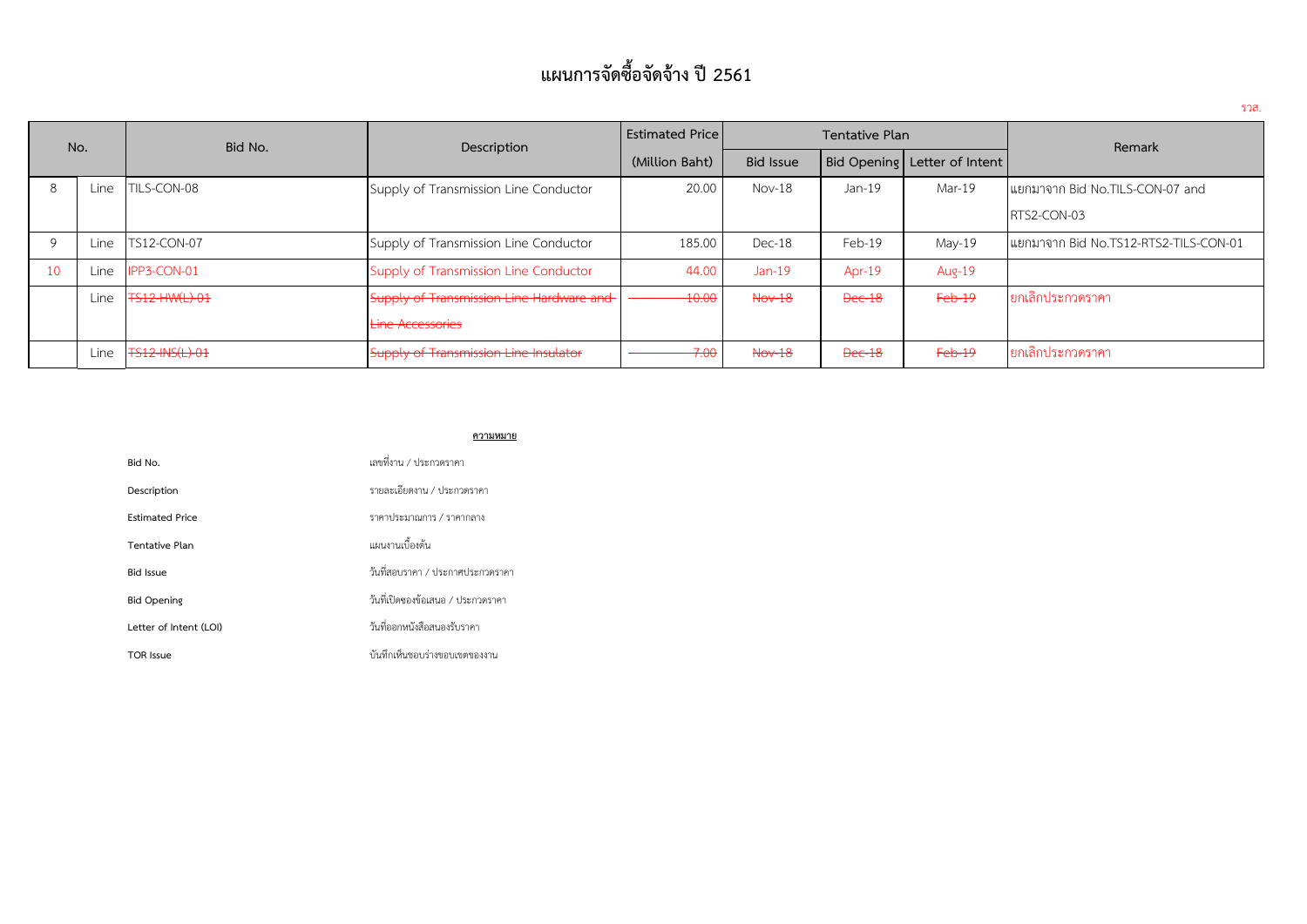| No.            |     | Bid No.                   | Description                                                                                            | <b>Estimated Price</b> |                  | Tentative Plan     |                  | Remark                                               |
|----------------|-----|---------------------------|--------------------------------------------------------------------------------------------------------|------------------------|------------------|--------------------|------------------|------------------------------------------------------|
|                |     |                           |                                                                                                        | (Million Baht)         | <b>Bid Issue</b> | <b>Bid Opening</b> | Letter of Intent |                                                      |
|                | Sub | TS12-SC-03 (R)            | Supply of Shunt Capacitor Bank                                                                         | 348.00                 | $10$ -Jan- $18$  | 22-Feb-18          | 29-Aug-18        | ขายแล้ว                                              |
| $\overline{2}$ | Sub | RTS2-SS-04                | Supply of Substation Steel Structure                                                                   | 3.01                   | 10-Jan-18        | 22-Feb-18          | 22-Apr-18        | ขายแล้ว                                              |
| $3^{\circ}$    | Sub | FS12-DS-01 and RTS2-DS-01 | Supply of 22 kV Disconnecting Switch                                                                   | 0.81                   | 23-Feb-18        | 27-Mar-18          | 15-May-18        | ขายแล้ว                                              |
| $\overline{4}$ | Sub | TIEC-TX-04                | Supply of 333.33 MVA 500 kV Power Transformer                                                          | 326.00                 | 28-Feb-18        | 21-Jun-18          | $Oct-18$         | เลื่อนเปิดชองประกวดราคา                              |
| 5              | Sub |                           | TS12-MJ2-03 and RTS2-CB-01 and SPPC-DS-03 Supply of Circuit Breaker and Disconnecting Switch           | 278.50                 | 5-Mar-18         | 17-May-18          | Sep-18           | ขายแล้ว                                              |
| 6              | Sub | TS12-CR-06                | Supply of Control and Protection Equipment                                                             | 60.00                  | 7-Mar-18         | $3-May-18$         | Jul-18           | ขายแล้ว                                              |
| $\overline{7}$ | Sub | TS12-CR-03                | Supply of Control and Protection Equipment                                                             | 80.32                  | 26-Mar-18        | 24-May-18          | $Sep-18$         | ขายแล้ว                                              |
| 8              | Sub | LNKP-TX-03                | Supply of 200 MVA 230 kV Power Transformer                                                             | 79.90                  | 27-Mar-18        | $5 - Jun-18$       | 8-Oct-18         | ขายแล้ว (แยกมาจาก Bid No. TS12-TX-07 and LNKP-TX-03) |
| 9              | Sub | Eng.RSP1-CABLE-02         | Supply of XLPE Power Cable                                                                             | 0.83                   | $3-Apr-18$       | 7-Jun-18           | $5$ -Jul-18      | ขายแล้ว                                              |
| 10             | Sub | Eng.RSP1-BATT-01          | Supply of Stationary Battery                                                                           | 1.13                   | 11-Apr-18        | 19-Jun-18          | 24-Sep-18        | ขายแล้ว                                              |
| 11             | Sub | Eng.RSP1-CHGR-01          | Supply of Stationary Battery                                                                           | 0.62                   | 11-Apr-18        | 25-May-18          | $16$ -Jul- $18$  | ขายแล้ว                                              |
| 12             | Sub | TIPN-TX-03                | Supply of 300 MVA 230 kV Power Transformer                                                             | 140.00                 | 25-Apr-18        | 9-Aug-18           | $Dec-18$         | ขายแล้ว                                              |
| 13             | Sub | TS12-FRS-03               | Supply of Fault Recording System                                                                       | 22.90                  | $3-May-18$       | 19-Jun-18          | $Oct-18$         | ขายแล้ว                                              |
| 14             | Sub |                           | TS12-MJ3-03 and RTS2-MJ3-03 and RSP1-JB-0 Supply of Junction Box, Termination Box, LCUS, AC&DC Board   | 11.00                  | 16-May-18        | $5$ -Jul-18        | Oct-18           | ขายแล้ว                                              |
| 15             | Sub | TS12-MJ1-08               | Supply of 22 kV and Current Transformer and Voltage Transformer                                        | 2.23                   | 21-May-18        | 25-Jul-18          | Oct-18           | ขายแล้ว                                              |
| 16             | Sub | TS12-SS-04                | Supply of Substation Steel Structure                                                                   | 12.50                  | 25-May-18        | $10$ -Jul- $18$    | Aug-18           | ขายแล้ว                                              |
| 17             | Sub | TS12-MC2-03               | Supply of Cable and Conductor                                                                          | 40.00                  | 31-May-18        | 7-Aug-18           | $Nov-18$         | ขายแล้ว                                              |
| 18             | Sub | Eng.RTS2-CR-10            | Supply of Control and Protection Equipment                                                             | 0.35                   | 28-May-18        | 20-Jun-18          | 26-Sep-18        | ขายแล้ว                                              |
| 19             | Sub | Eng.GBA3-CR-04            | Supply of Control and Protection Equipment                                                             | 1.28                   | $1$ -Jun- $18$   | 25-Jul-18          | 12-Oct-18        | ขายแล้ว                                              |
| 20             | Sub | Eng.TIEC-CR-04            | Supply of Control and Protection Equipment                                                             | 1.16                   | $1$ -Jun- $18$   | $3$ -Jul-18        | 18-Sep-18        | ขายแล้ว                                              |
| 21             | Sub | ESCL-TX-01                | Supply of 50 MVA 115 kV Power Transformer                                                              | 49.50                  | 8-Jun-18         | 23-Aug-18          | Nov-18           | ขายแล้ว                                              |
| 22             | Sub |                           | TS12-MJ2-04 and RTS2-MJ2-04 and TILS-DS-01 Supply of Power Circuit Breaker and Disconnecting Switch    | 277.40                 | 12-Jun-18        | 24-Aug-18          | Dec-18           | ขายแล้ว                                              |
| 23             | Sub | TIWS-SC-01                | Supply of Shunt Capacitor bank                                                                         | 69.40                  | 14-Jun-18        | 24-Jul-18          | Nov-18           | ขายแล้ว                                              |
| 24             | Sub | Eng.RTS2-DS-02            | Supply of Disconnecting Switch                                                                         | 0.64                   | 12-Sep-18        | 18-Oct-18          | $Dec-18$         | ขายแล้ว                                              |
| 25             | Sub | TS12-TX-10                | Supply of 50 MVA 115 kV Power Transformer                                                              | 42.00                  | 18-Sep-18        | 8-Nov-18           | Feb-19           | ขายแล้ว                                              |
| 26             | Sub |                           | TS12-MJ1-07 and RTS2-MJ1-04 and RSP1-CT-0 Supply of Current Transformer and Coupling Capacitor Voltage | 129.10                 | 18-Sep-18        | $6-Nov-18$         | Jan-19           | ขายแล้ว                                              |
| 27             | Sub | TS12-SA-03                | Supply of 230 kV Surge Arrester                                                                        | 0.60                   | 5-Oct-18         | $15$ -Jan-19       | Mar-19           | ขายแล้ว                                              |
| 28             | Sub | FS12-TX-13                | Supply of 300 MVA and 200 MVA 230 kV Power Transformer                                                 | 312.00                 | $9-Nov-18$       | 12-Feb-19          | Jun-19           | ขายแล้ว                                              |
| 29             | Sub | TS12-SWG-01               | Supply of 33 kV Switchgear                                                                             | 6.80                   | 30-Nov-18        | 18-Jan-19          | Apr-19           | ขายแล้ว                                              |

| Bid No.                | เลขที่งาน / ประกวดราคา            |
|------------------------|-----------------------------------|
| Description            | รายละเอียดงาน / ประกวดราคา        |
| <b>Estimated Price</b> | ราคาประมาณการ / ราคากลาง          |
| Tentative Plan         | แผนงานเบื้องต้น                   |
| <b>Bid Issue</b>       | วันที่สอบราคา / ประกาศประกวดราคา  |
| <b>Bid Opening</b>     | วันที่เปิดชองข้อเสนอ / ประกวดราคา |
| Letter of Intent (LOI) | วันที่ออกหนังสือสนองรับราคา       |
| <b>TOR Issue</b>       | บันทึกเห็นชอบร่างขอบเขตของงาน     |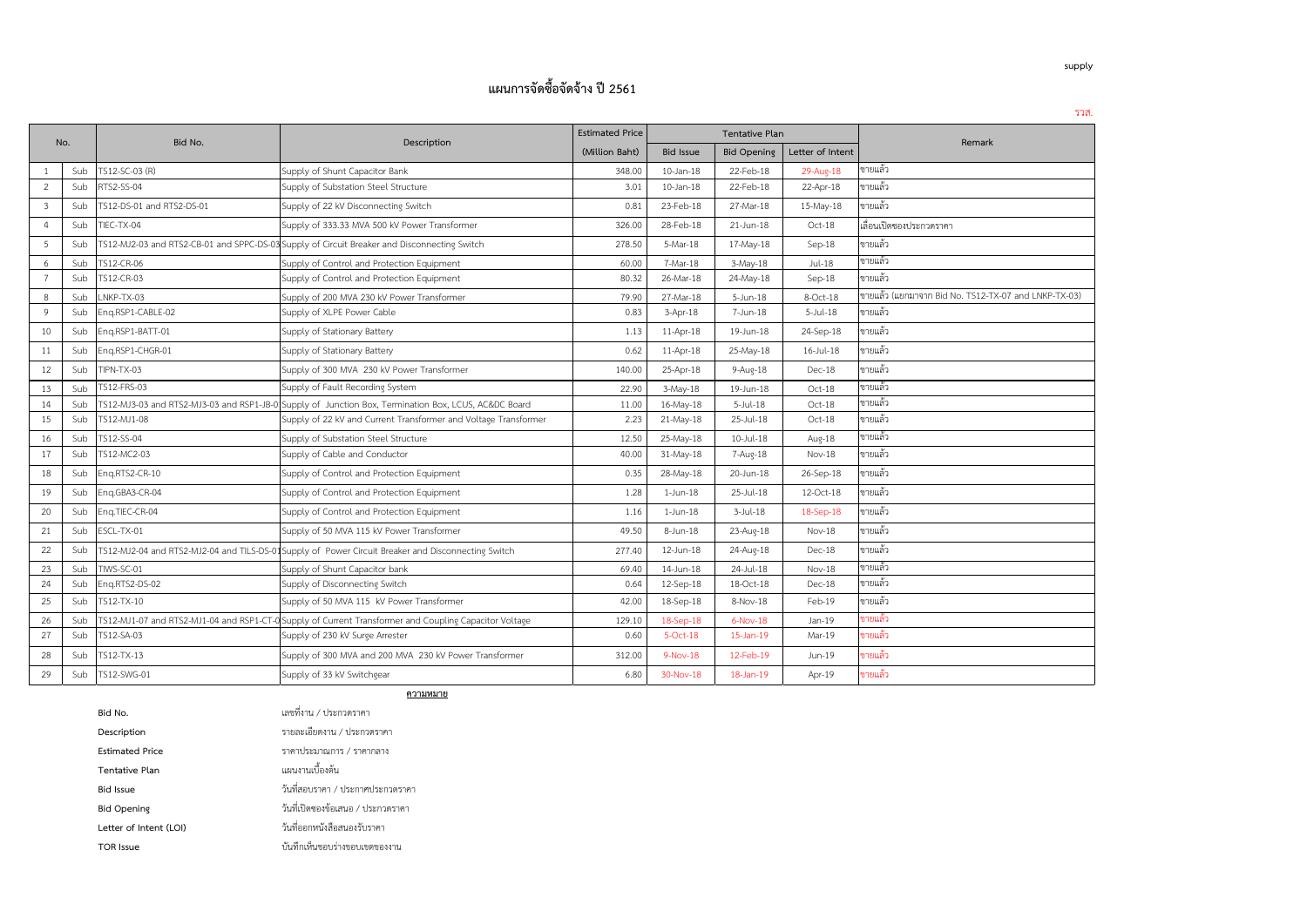| No. |     | Bid No.                                 | Description                                                  | <b>Estimated Price</b> |                  | <b>Tentative Plan</b> |                  | Remark                                                  |  |
|-----|-----|-----------------------------------------|--------------------------------------------------------------|------------------------|------------------|-----------------------|------------------|---------------------------------------------------------|--|
|     |     |                                         |                                                              | (Million Baht)         | <b>Bid Issue</b> | <b>Bid Opening</b>    | Letter of Intent |                                                         |  |
| 30  | Sub | TS12-CR-04                              | Supply of Control and Protection Equipment                   | 110.00                 | $3$ -Dec-18      | 29-Jan-19             | May-19           | ขายแล้ว                                                 |  |
| 31  | Sub | TS12-MC1-04 and RTS2-MC1-04             | Supply of Miscellaneous Equipment                            | 95.00                  | $Dec-18$         | $Dec-18$              | Mar-19           |                                                         |  |
| 32  | Sub | Eng.TS12-GIS-03                         | Supply of 115 kV Gas Insulated Switchgear                    | 7.00                   | Dec-18           | $Jan-19$              | May-19           |                                                         |  |
| 33  | Sub | RTS2-CABLE-02                           | Supply of Cable                                              | 4.70                   | 5-Oct-18         | 14-Dec-18             | Mar-19           | ขายแล้ว                                                 |  |
| 34  | Sub | RTS2-SWG-02                             | Supply of 33 kV Switchgear                                   | 12.80                  | 30-Nov-18        | 17-Jan-19             | Mar-19           | ขายแล้ว                                                 |  |
| 35  | Sub | GBAS2-SC-01                             | Supply of Shunt Capacitor Bank                               | 69.50                  | 8-Oct-18         | 13-Dec-18             | Apr-19           | ขายแล้ว                                                 |  |
| 36  | Sub | TS12-RTS2-IPP3-TIPN-TIEC-TILS-INS(S)-01 | Supply of Station Post Insulator and Suspension Insulator    | 14.80                  | Dec-18           | $Jan-19$              | Mar-19           |                                                         |  |
| 37  | Sub | TS12-TIWS-TIEC-IPP3-TILS-INS(S)-01      | Supply of 500 kV Suspension Insulator                        | 19.30                  | Dec-18           | $Jan-19$              | $Mar-19$         |                                                         |  |
| 38  | Sub | Eng.GBA3-SA-01                          | Supply of 500 kV Surge Arrester                              | 1.60                   | Nov-18           | Jan-19                | Apr-19           |                                                         |  |
| 39  | Sub | Eng.GBA3-AB-01                          | Supply of 500 kV Air Bushing                                 | 12.00                  | Nov-18           | Jan-19                | Apr-19           |                                                         |  |
| 40  | Sub | TIEC-TX-06                              | Supply of 333.33 MVA 500 kV Power Transformer                | 450.00                 | Dec-18           | Feb-19                | May-19           | แยกมาจาก Bid No.TIEC-TX-05                              |  |
| 41  | Sub | TIEC-TX-07                              | Supply of 333.33 MVA 500 kV Power Transformer                | 150.00                 | $Dec-18$         | Feb-19                | May-19           | แยกมาจาก Bid No.TIEC-TX-05                              |  |
| 42  | Sub | Eng.RSP1-BATT-02                        | Supply of Stationary Battery                                 | 1.60                   | Dec-18           | Feb-19                | Apr-19           |                                                         |  |
| 43  | Sub | Eng.RSP1-CHGR-02                        | Supply of Battery Charger                                    | 1.20                   | Dec-18           | Feb-19                | Apr-19           |                                                         |  |
| 44  | Sub | RTS2-CABLE-03                           | Supply of XLPE Power Cable                                   | 8.00                   | $Jan-19$         | $Mar-19$              | $Jun-19$         |                                                         |  |
| 45  | Sub | RTS2-TERM-01 and TS12-TERM-01           | Supply of Cable Termination                                  | 0.50                   | Feb-19           | Apr-19                | $Jun-19$         |                                                         |  |
| 46  | Sub | <b>TIEC-MJ1-02</b>                      | Supply of Current Transformer and Coupling Capacitor Voltage | 4.00                   | Mar-19           | $May-19$              | Aug-19           |                                                         |  |
| 47  | Sub | <b>TIEC-SS-02</b>                       | Supply of Substation Steel Structure                         | 3.20                   | Mar-19           | $May-19$              | Aug-19           |                                                         |  |
|     | Sub | <b>RSP1-RX-02</b>                       | Supply of 15 MVAr 115 kV Shunt Reactors                      | 26.06                  | $Nov-18$         | $\thetaec-18$         | Apr-19           | เลื่อนประกวดราคาเป็นปี 2562 (แยกมาจาก Bid No.TILS-RX-01 |  |
|     |     |                                         |                                                              |                        |                  |                       |                  | and RSP1-RX-01)                                         |  |
|     | Sub | Eng.T512-BATT-01                        | <b>Supply of Stationary Battery</b>                          | $+36$                  | $Now-18$         | <b>Dec-18</b>         | $Mar-19$         | เลื่อนประกวดราคาเป็นปี 2562                             |  |
|     | Sub | Eng.T512-CHGR-01                        | Supply of Battery Charger                                    | 0.68                   | <b>Nov-18</b>    | $\thetaec-18$         | Mar-19           | เลื่อนประกวดราคาเป็นปี 2562                             |  |

#### **ความหมาย**

| Bid No.                | เลขที่งาน / ประกวดราคา            |
|------------------------|-----------------------------------|
| Description            | รายละเอียดงาน / ประกวดราคา        |
| <b>Estimated Price</b> | ราคาประมาณการ / ราคากลาง          |
| Tentative Plan         | แผนงานเบื้องต้น                   |
| <b>Bid Issue</b>       | วันที่สอบราคา / ประกาศประกวดราคา  |
| <b>Bid Opening</b>     | วันที่เปิดชองข้อเสนอ / ประกวดราคา |
| Letter of Intent (LOI) | วันที่ออกหนังสือสนองรับราคา       |
| <b>TOR</b> Issue       | บันทึกเห็นชอบร่างขอบเขตของงาน     |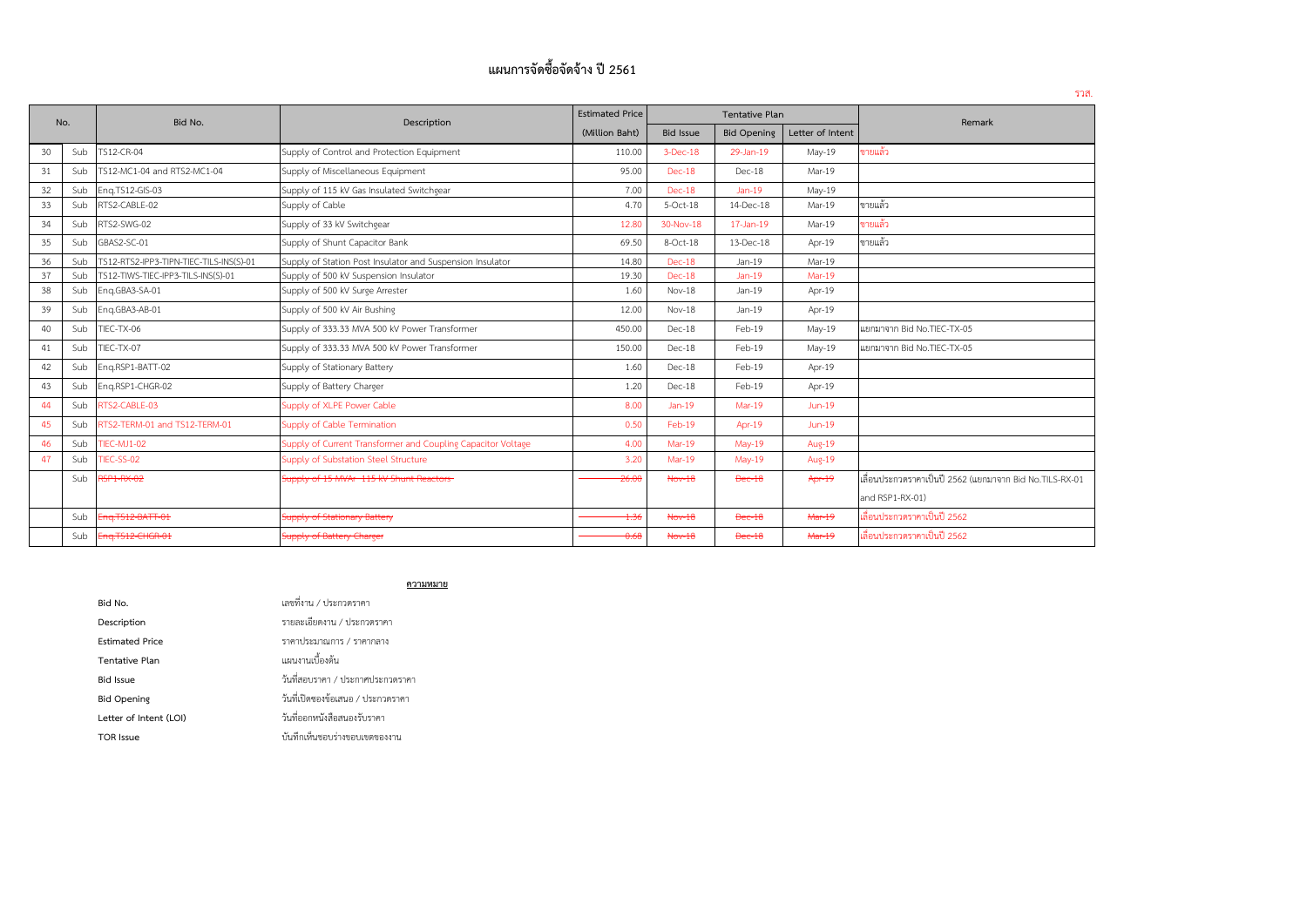### **แผนการจัดซื้อจัดจ้าง ปี2561 ที่อยู่ระหว่างชอยกเว้นการบังคับใช้กฎหมายตามพระราชบัญญัติฯ มาตรา 7**

|     |         |                                                                                                                        |                        |                  |            |                              | ี รวฟ. |
|-----|---------|------------------------------------------------------------------------------------------------------------------------|------------------------|------------------|------------|------------------------------|--------|
| No. | Bid No. | Description                                                                                                            | <b>Estimated Price</b> | Tentative Plan   |            |                              | Remark |
|     |         |                                                                                                                        |                        | <b>Bid Issue</b> |            | Bid Opening Letter of Intent |        |
|     |         | ปรับปรุง Generator Unit 1                                                                                              | 42,800,000.0           | 4/1/2018         |            |                              |        |
|     |         | ปรับปรง Generator Unit 2                                                                                               | 42,800,000.0           | 4/1/2018         |            |                              |        |
|     |         | Parts and Supervisory Services for Governor Bhumibol Hydro Power Plant Unit 7                                          | 46,350,000.0           | March 2018       | April 2018 | May 2018                     |        |
|     |         | จัดซื้ออะไหล่พร้อมบริการบำรุงรักษาสำหรับ HP casing ของเครื่องกังหันไอน้ำยี่ห้อ Hitachi ของโรงไฟฟ้าพระนครเหนือ ชุดที่ 1 | 9,624,105.67           | ธิ.ค. 61         | ธ.ค. 61    | ธิ.ค. 61                     |        |
|     |         | Gasket for Main Transformer                                                                                            | 3,574,853.33           | ธันวาคม          | ธันวาคม    | กมภาพันธ์ 2562               |        |
|     |         | Gasket for Unit Auxiliary Transformer                                                                                  | 1,619,855.41           |                  |            |                              |        |

### **ความหมาย**

| Bid No.                | เลขที่งาน / ประกวดราคา            |
|------------------------|-----------------------------------|
| Description            | รายละเอียดงาน / ประกวดราคา        |
| <b>Estimated Price</b> | ราคาประมาณการ / ราคากลาง          |
| Tentative Plan         | แผนงานเบื้องต้น                   |
| <b>Bid Issue</b>       | วันที่สอบราคา / ประกาศประกวดราคา  |
| <b>Bid Opening</b>     | วันที่เปิดชองข้อเสนอ / ประกวดราคา |
| Letter of Intent (LOI) | วันที่ออกหนังสือสนองรับราคา       |
| TOR Issue              | บันทึกเห็นชอบร่างขอบเขตของงาน     |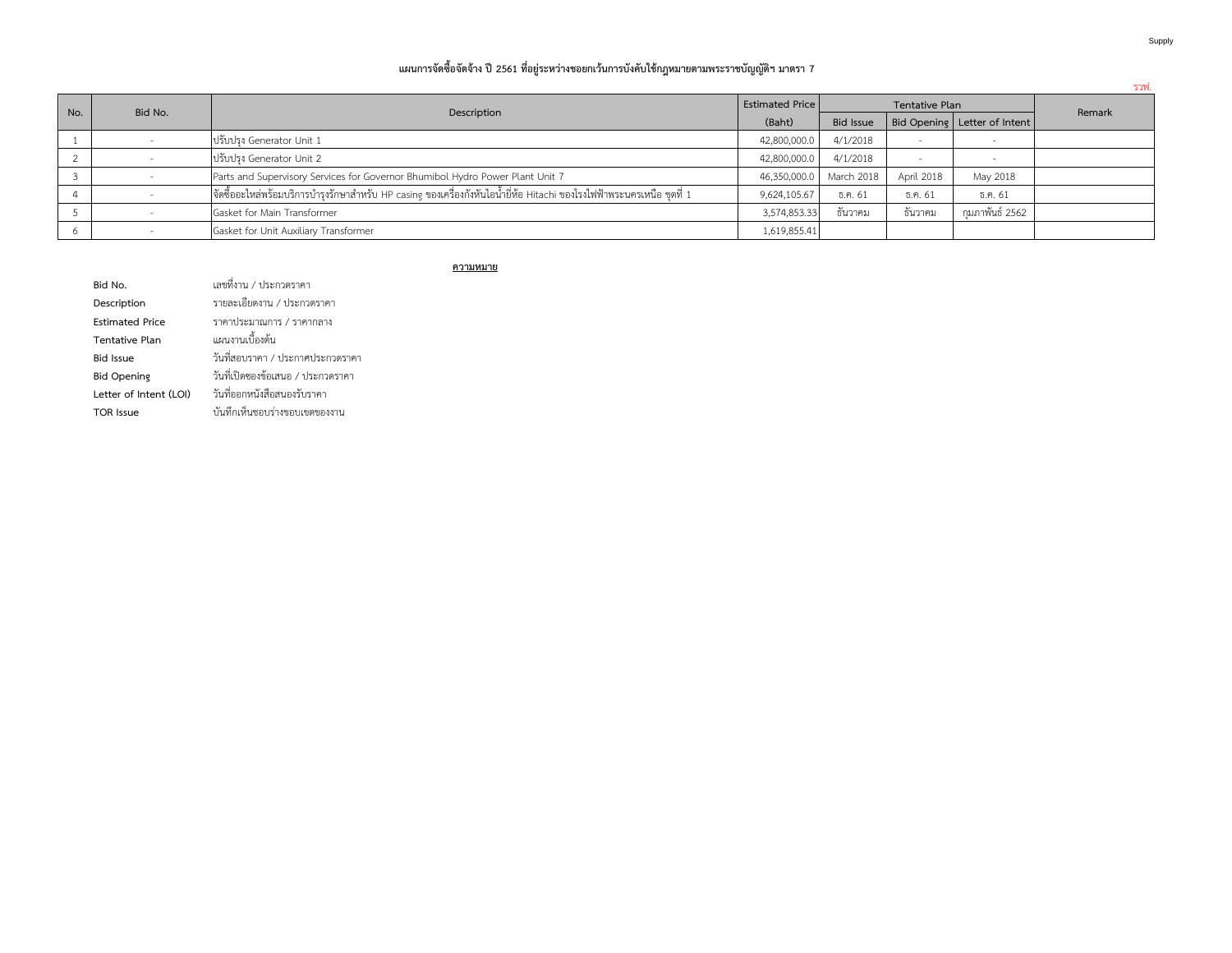## **Supply**

## **แผนการจัดซื้อจัดจ้างต่างประเทศ ปี2561 ที่ยกเว้นการบงัคับใช้กฎหมายตามพระราชบญั ญตัิฯ มาตรา 7 (1)**

**สายงาน รวธ.**

| No.            | <b>Estimated Price</b><br>Bid No.                                  |                |                    | Remark |                                        |  |
|----------------|--------------------------------------------------------------------|----------------|--------------------|--------|----------------------------------------|--|
|                | Description                                                        | (Baht)         |                    |        | Bid Issue Bid Opening Letter of Intent |  |
|                | งานจัดซื้ออะไหล่ Accessory Part  M701F (3 รายการ)                  | 6,197,885.12   | ภายใต้สัญญาระยะยาว |        | $Jan-61$                               |  |
| 2              | งานจัดซื้ออะไหล่ Capital Part V94.3A ( Guide Ring 1,4 )            | 54,379,540.00  | ภายใต้สัญญาระยะยาว |        | Feb-61                                 |  |
| 3              | งานจัดซื้ออะไหล่ Accessory Part  V94.3A                            | 141,853,215.24 | Feb-61             | Mar-61 | Apr-61                                 |  |
| $\overline{4}$ | งานจัดซื้ออะไหล่ Accessory Part  9FA+e (สำหรับโรงไฟฟ้าพระนครเหนือ) | 19,961,330.79  | ภายใต้สัญญาระยะยาว |        | Mar-61                                 |  |
| 5              | โงานจัดซื้ออะไหล่ Compressor Blade&Vane V94.3A                     | 164,948,249.99 | Feb-61             | Mar-61 | Apr-61                                 |  |
| 6              | งานจัดซื้ออะไหล่ Capital Part M701D (3 รายการ)                     | 30,479,682.95  | ภายใต้สัญญาระยะยาว |        | May-61                                 |  |
|                | งานจัดซื้ออะไหล่ Capital Part  9FA+e (9 รายการ)                    | 808,025,480.00 | ภายใต้สัญญาระยะยาว |        | May-61                                 |  |
| 8              | งานจัดซื้ออะไหล่ Capital Part V94.3A (Blade Row3 ,Vane Row3)       | 203,300,000.00 | Mar-61             | May-61 | Jul-61                                 |  |
| 9              | งานจัดซื้ออะไหล่ Accessory Part  V94.3A                            | 53,500,000.00  | ภายใต้สัญญาระยะยาว |        | Jun-61                                 |  |
|                |                                                                    |                |                    |        |                                        |  |

### **ความหมาย**

**Bid No. เลขที่งาน**

**Description รายละเอียดงาน / ชอื่ โครงการ**

**Estimated Price งบประมาณ / ราคากลาง (รวม VAT)**

**Bid Issue วันที่สอบราคา / ประกาศประกวดราคา**

**Bid Opening วันที่เปดิซองข้อเสนอ / ประกวดราคา**

**Letter of Inent วันที่ออกหนงัสือสนองรับราคา**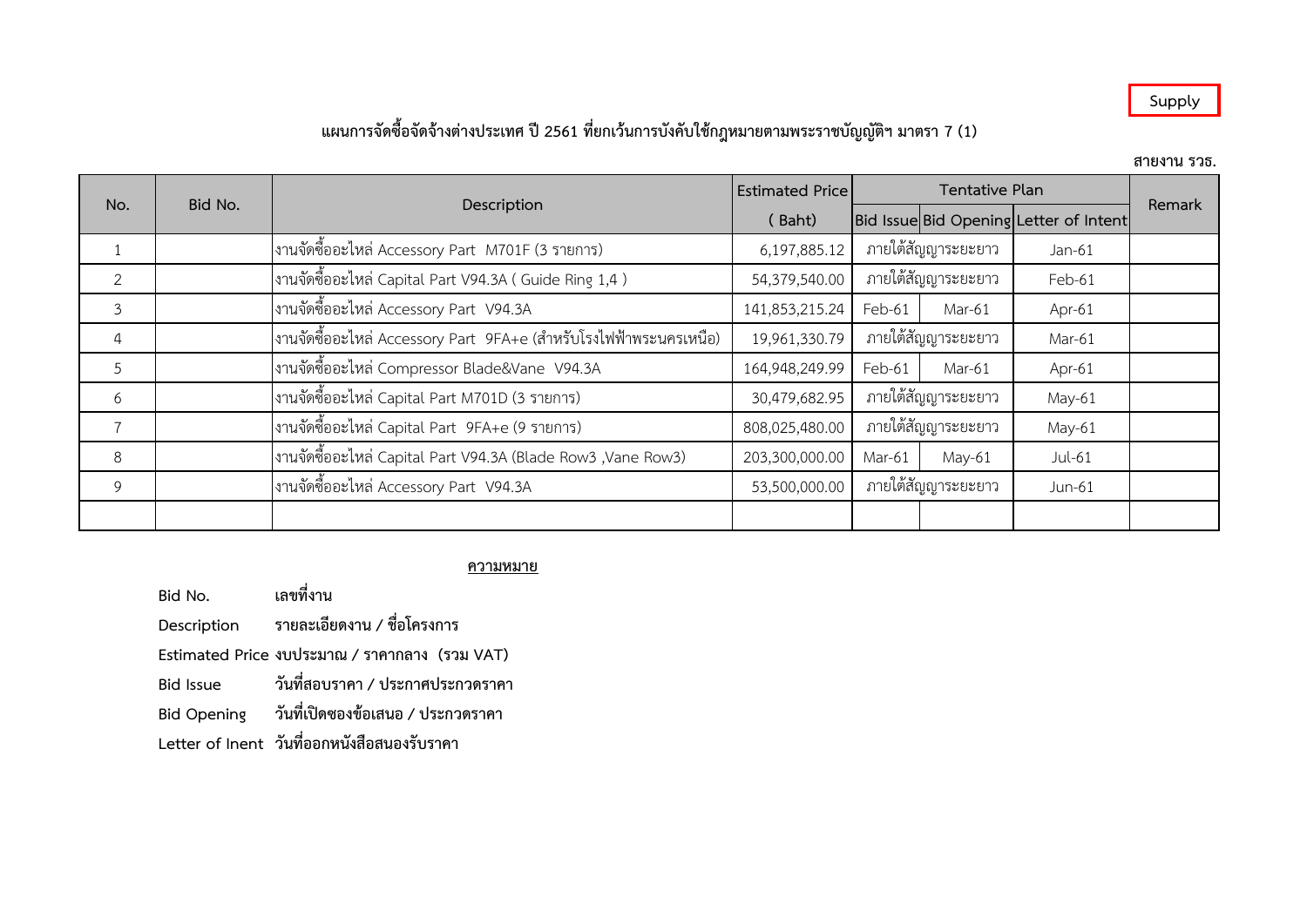## **Supply**

# **แผนการจัดซอื้จัดจ้างตา่ งประเทศ ปี2561 ทยี่ กเว้นการบังคับใชก้ ฎหมายตามพระราชบัญญัตฯิ มาตรา 7 (1)**

**สายงาน รวช.**

| No. | Bid No. | Description              | <b>Estimated Pricel</b> | Tentative Plan |  |                                        |        |
|-----|---------|--------------------------|-------------------------|----------------|--|----------------------------------------|--------|
|     |         |                          | Baht)                   |                |  | Bid Issue Bid Opening Letter of Intent | Remark |
|     |         | เงานซื้อก๊าซธรรมชาติเหลว | 1,400,000,000 Aug-61    |                |  |                                        |        |

## **ความหมาย**

| Bid No.          | เลขที่งาน                                     |
|------------------|-----------------------------------------------|
| Description      | รายละเอียดงาน / ชื่อโครงการ                   |
|                  | Estimated Price งบประมาณ / ราคากลาง (รวม VAT) |
| <b>Bid Issue</b> | วันที่สอบราคา / ประกาศประกวดราคา              |
|                  | Bid Opening วันที่เปิดซองข้อเสนอ / ประกวดราคา |
|                  | Letter of Inent วันที่ออกหนังสือสนองรับราคา   |